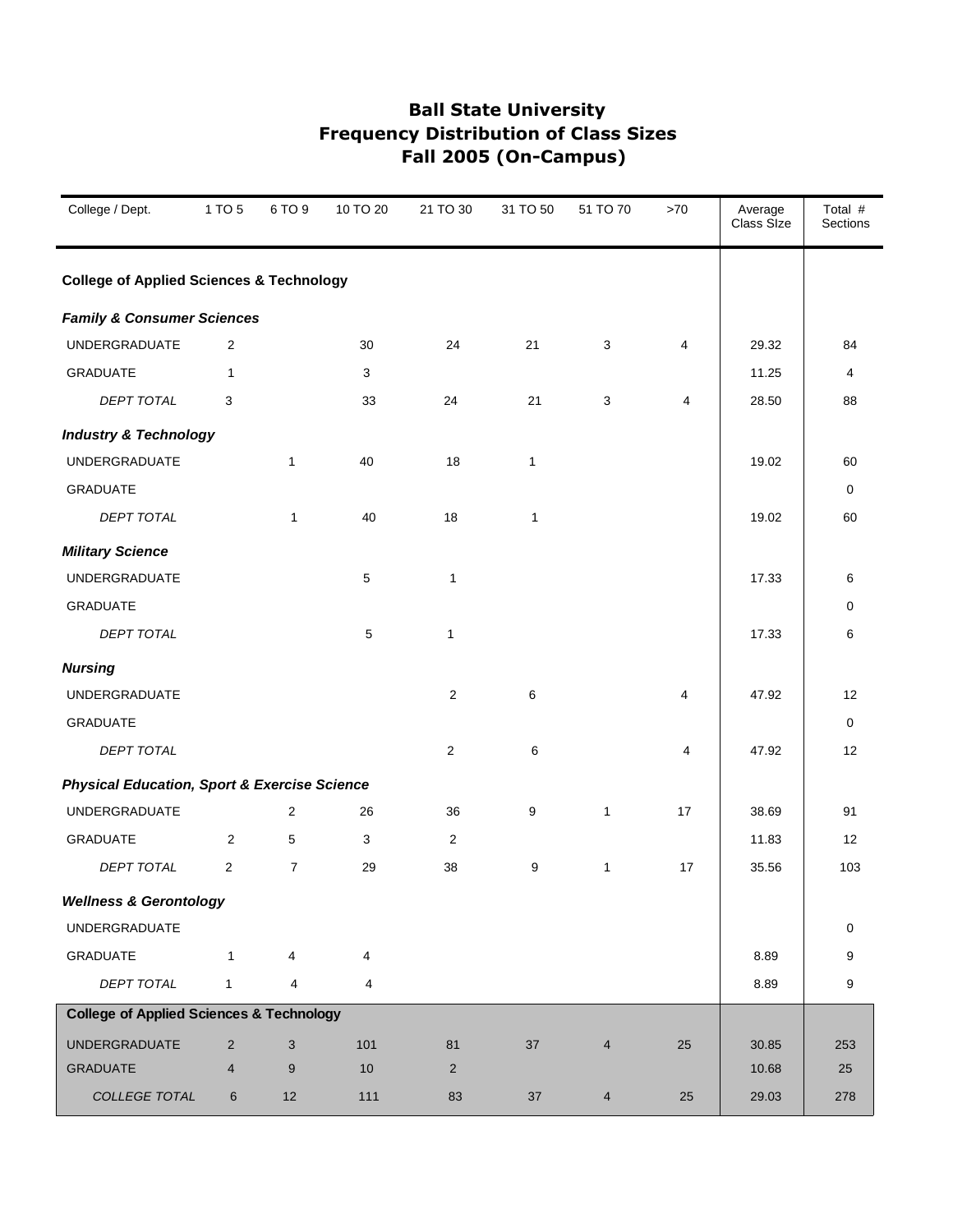| College / Dept.                               | 1 TO 5       | 6 TO 9         | 10 TO 20 | 21 TO 30       | 31 TO 50       | 51 TO 70     | $>70$        | Average<br>Class Size | Total #<br>Sections |
|-----------------------------------------------|--------------|----------------|----------|----------------|----------------|--------------|--------------|-----------------------|---------------------|
| <b>College of Architecture &amp; Planning</b> |              |                |          |                |                |              |              |                       |                     |
| <b>Architecture</b>                           |              |                |          |                |                |              |              |                       |                     |
| <b>UNDERGRADUATE</b>                          | $\mathbf{1}$ | 2              | 25       | 14             | $\overline{7}$ |              | $\mathbf{1}$ | 21.14                 | 50                  |
| <b>GRADUATE</b>                               |              |                | 4        |                |                |              |              | 12.75                 | 4                   |
| <b>DEPT TOTAL</b>                             | $\mathbf{1}$ | $\mathbf{2}$   | 29       | 14             | $\overline{7}$ |              | $\mathbf{1}$ | 20.52                 | 54                  |
| <b>CAP Courses</b>                            |              |                |          |                |                |              |              |                       |                     |
| <b>UNDERGRADUATE</b>                          |              |                | 10       |                |                |              |              | 17.00                 | 10                  |
| <b>GRADUATE</b>                               |              |                |          |                |                |              |              |                       | $\mathbf 0$         |
| <b>DEPT TOTAL</b>                             |              |                | 10       |                |                |              |              | 17.00                 | 10                  |
| <b>Landscape Architecture</b>                 |              |                |          |                |                |              |              |                       |                     |
| <b>UNDERGRADUATE</b>                          |              |                | 12       | 2              | $\overline{2}$ | $\mathbf{1}$ | $\mathbf{1}$ | 25.78                 | 18                  |
| <b>GRADUATE</b>                               | 1            | 3              |          |                |                |              |              | 6.50                  | 4                   |
| <b>DEPT TOTAL</b>                             | $\mathbf{1}$ | 3              | 12       | $\overline{2}$ | $\overline{2}$ | $\mathbf{1}$ | 1            | 22.27                 | 22                  |
| <b>Urban Planning</b>                         |              |                |          |                |                |              |              |                       |                     |
| <b>UNDERGRADUATE</b>                          |              | $\mathbf{1}$   | 8        |                | $\mathbf{1}$   |              | $\mathbf{1}$ | 23.91                 | 11                  |
| <b>GRADUATE</b>                               |              | $\overline{2}$ | 6        |                |                |              |              | 12.50                 | 8                   |
| <b>DEPT TOTAL</b>                             |              | 3              | 14       |                | $\mathbf{1}$   |              | 1            | 19.11                 | 19                  |
| <b>College of Architecture &amp; Planning</b> |              |                |          |                |                |              |              |                       |                     |
| <b>UNDERGRADUATE</b>                          | $\mathbf{1}$ | 3              | 55       | 16             | 10             | $\mathbf{1}$ | 3            | 21.96                 | 89                  |
| <b>GRADUATE</b>                               | $\mathbf{1}$ | 5              | 10       |                |                |              |              | 11.06                 | 16                  |
| COLLEGE TOTAL                                 | 2            | 8              | 65       | 16             | 10             | $\mathbf{1}$ | 3            | 20.30                 | 105                 |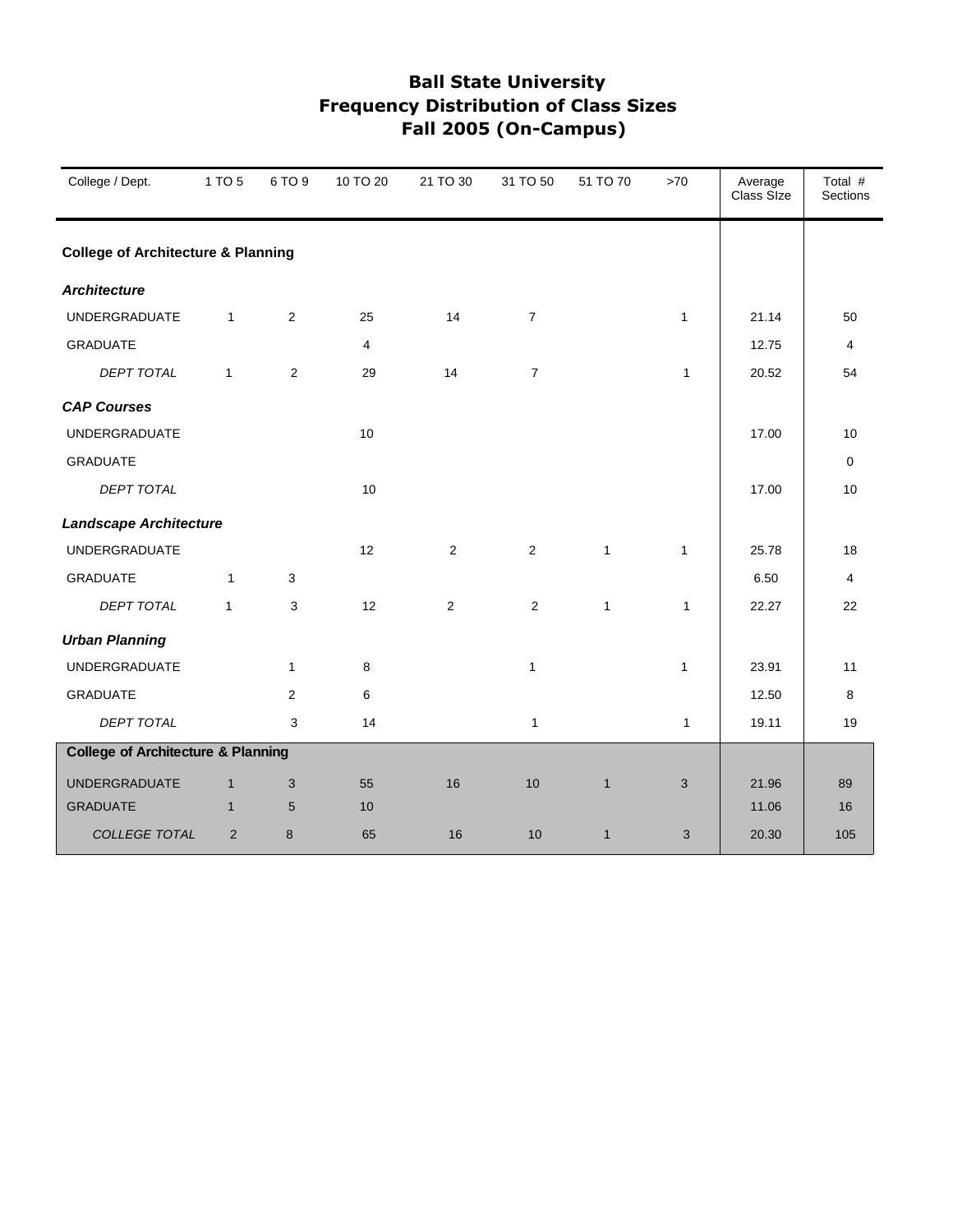| College / Dept.                                           | 1 TO 5       | 6 TO 9       | 10 TO 20 | 21 TO 30     | 31 TO 50       | 51 TO 70       | $>70$          | Average<br>Class Size | Total #<br>Sections |
|-----------------------------------------------------------|--------------|--------------|----------|--------------|----------------|----------------|----------------|-----------------------|---------------------|
| <b>College of Communication, Information, &amp; Media</b> |              |              |          |              |                |                |                |                       |                     |
| <b>Center for Info &amp; Comm Sciences</b>                |              |              |          |              |                |                |                |                       |                     |
| <b>UNDERGRADUATE</b>                                      |              |              |          |              |                |                |                |                       | $\Omega$            |
| <b>GRADUATE</b>                                           |              | $\mathbf{1}$ | 3        | 2            | $\mathbf{1}$   |                |                | 20.86                 | $\overline{7}$      |
| <b>DEPT TOTAL</b>                                         |              | $\mathbf{1}$ | 3        | $\mathbf{2}$ | $\mathbf{1}$   |                |                | 20.86                 | $\overline{7}$      |
| <b>Communication Studies</b>                              |              |              |          |              |                |                |                |                       |                     |
| <b>UNDERGRADUATE</b>                                      |              | $\mathbf{1}$ | 3        | 29           | $\mathbf{3}$   | $\mathbf{1}$   | 4              | 52.76                 | 41                  |
| <b>GRADUATE</b>                                           |              | $\mathbf{1}$ | 3        | 1            |                |                |                | 14.60                 | 5                   |
| DEPT TOTAL                                                |              | 2            | 6        | 30           | 3              | $\mathbf{1}$   | 4              | 48.61                 | 46                  |
| <b>Journalism</b>                                         |              |              |          |              |                |                |                |                       |                     |
| <b>UNDERGRADUATE</b>                                      |              |              | 48       | 16           | $\overline{2}$ | 5              |                | 22.31                 | 71                  |
| <b>GRADUATE</b>                                           |              |              | 5        | 2            |                |                |                | 16.57                 | $\overline{7}$      |
| <b>DEPT TOTAL</b>                                         |              |              | 53       | 18           | $\overline{2}$ | 5              |                | 21.79                 | 78                  |
| <b>Telecommunications</b>                                 |              |              |          |              |                |                |                |                       |                     |
| <b>UNDERGRADUATE</b>                                      | $\mathbf{1}$ | 9            | 42       | 9            | 11             | $\mathbf{1}$   |                | 20.08                 | 73                  |
| <b>GRADUATE</b>                                           |              |              | 3        |              |                |                |                | 14.00                 | 3                   |
| <b>DEPT TOTAL</b>                                         | $\mathbf{1}$ | 9            | 45       | 9            | 11             | $\mathbf{1}$   |                | 19.84                 | 76                  |
| College of Communication, Information, & Media            |              |              |          |              |                |                |                |                       |                     |
| <b>UNDERGRADUATE</b>                                      | $\mathbf{1}$ | 10           | 93       | 54           | 16             | $\overline{7}$ | $\overline{4}$ | 28.18                 | 185                 |
| <b>GRADUATE</b>                                           |              | 2            | 14       | 5            | $\mathbf{1}$   |                |                | 17.14                 | 22                  |
| <b>COLLEGE TOTAL</b>                                      | $\mathbf{1}$ | 12           | 107      | 59           | 17             | $\overline{7}$ | $\overline{4}$ | 27.00                 | 207                 |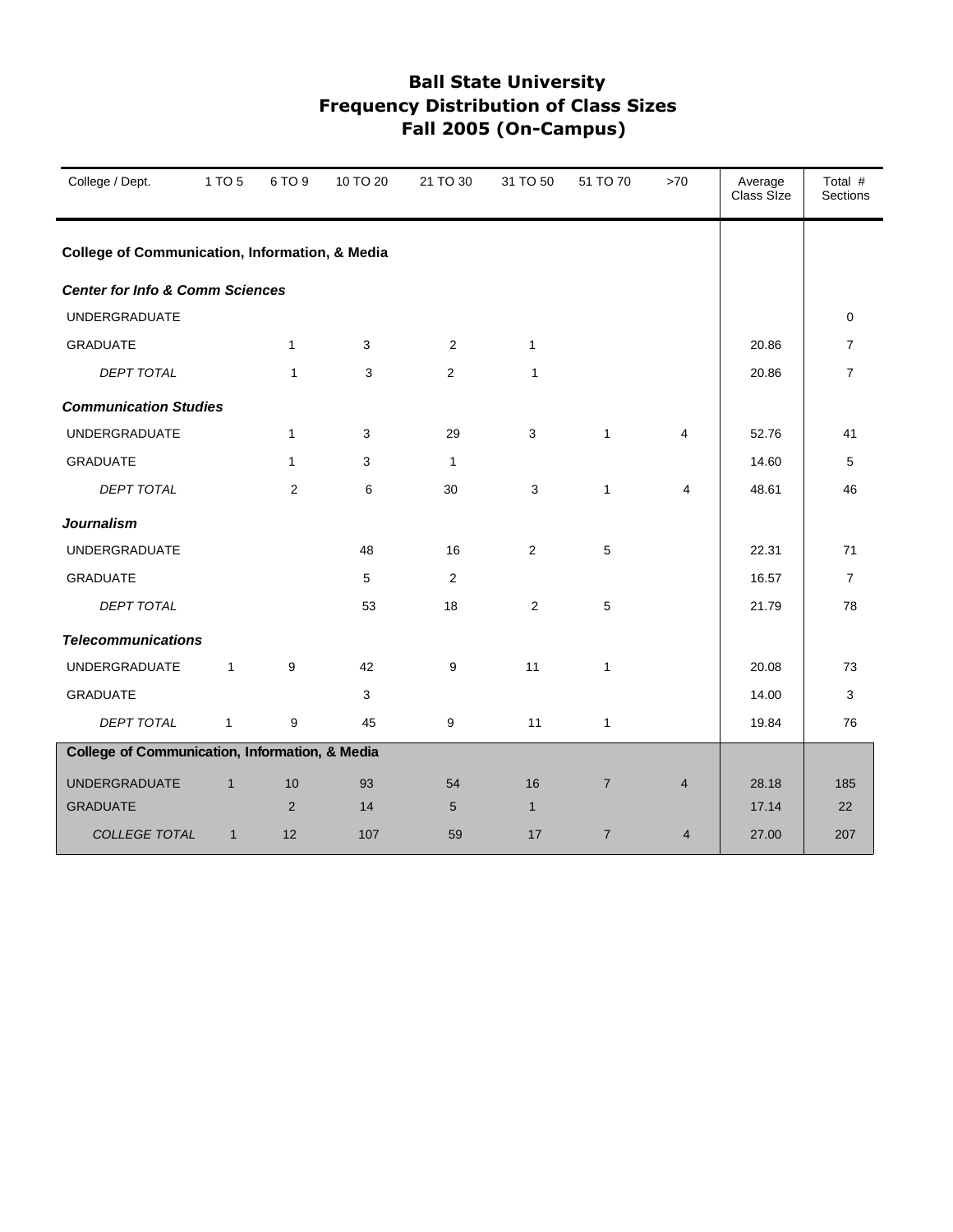| College / Dept.             | 1 TO 5       | 6 TO 9         | 10 TO 20       | 21 TO 30 | 31 TO 50     | 51 TO 70     | $>70$          | Average<br>Class SIze | Total #<br><b>Sections</b> |
|-----------------------------|--------------|----------------|----------------|----------|--------------|--------------|----------------|-----------------------|----------------------------|
| <b>College of Fine Arts</b> |              |                |                |          |              |              |                |                       |                            |
| Art                         |              |                |                |          |              |              |                |                       |                            |
| <b>UNDERGRADUATE</b>        |              | 3              | 55             | 5        | $\mathbf{1}$ | $\mathbf{1}$ | 12             | 29.44                 | 77                         |
| <b>GRADUATE</b>             | $\mathbf{1}$ | $\mathbf{1}$   |                |          |              |              |                | 5.00                  | $\overline{2}$             |
| <b>DEPT TOTAL</b>           | $\mathbf{1}$ | $\overline{4}$ | 55             | 5        | $\mathbf{1}$ | $\mathbf{1}$ | 12             | 28.82                 | 79                         |
| <b>School of Music</b>      |              |                |                |          |              |              |                |                       |                            |
| <b>UNDERGRADUATE</b>        |              | $\mathbf{1}$   | 50             | 13       | 10           | $\mathbf{1}$ | $\overline{2}$ | 21.97                 | 77                         |
| <b>GRADUATE</b>             | $\mathbf{1}$ | $\mathbf{1}$   | 4              |          |              |              |                | 11.50                 | 6                          |
| <b>DEPT TOTAL</b>           | $\mathbf{1}$ | 2              | 54             | 13       | 10           | $\mathbf{1}$ | 2              | 21.22                 | 83                         |
| <b>Theatre &amp; Dance</b>  |              |                |                |          |              |              |                |                       |                            |
| <b>UNDERGRADUATE</b>        |              | $\mathbf{1}$   | 33             | 13       | 3            | $\mathbf{1}$ | 3              | 25.78                 | 54                         |
| <b>GRADUATE</b>             |              |                |                |          |              |              |                |                       | $\mathbf 0$                |
| <b>DEPT TOTAL</b>           |              | $\mathbf{1}$   | 33             | 13       | 3            | $\mathbf{1}$ | 3              | 25.78                 | 54                         |
| <b>College of Fine Arts</b> |              |                |                |          |              |              |                |                       |                            |
| <b>UNDERGRADUATE</b>        |              | 5              | 138            | 31       | 14           | 3            | 17             | 25.73                 | 208                        |
| <b>GRADUATE</b>             | 2            | 2              | $\overline{4}$ |          |              |              |                | 9.88                  | 8                          |
| COLLEGE TOTAL               | 2            | $\overline{7}$ | 142            | 31       | 14           | 3            | 17             | 25.14                 | 216                        |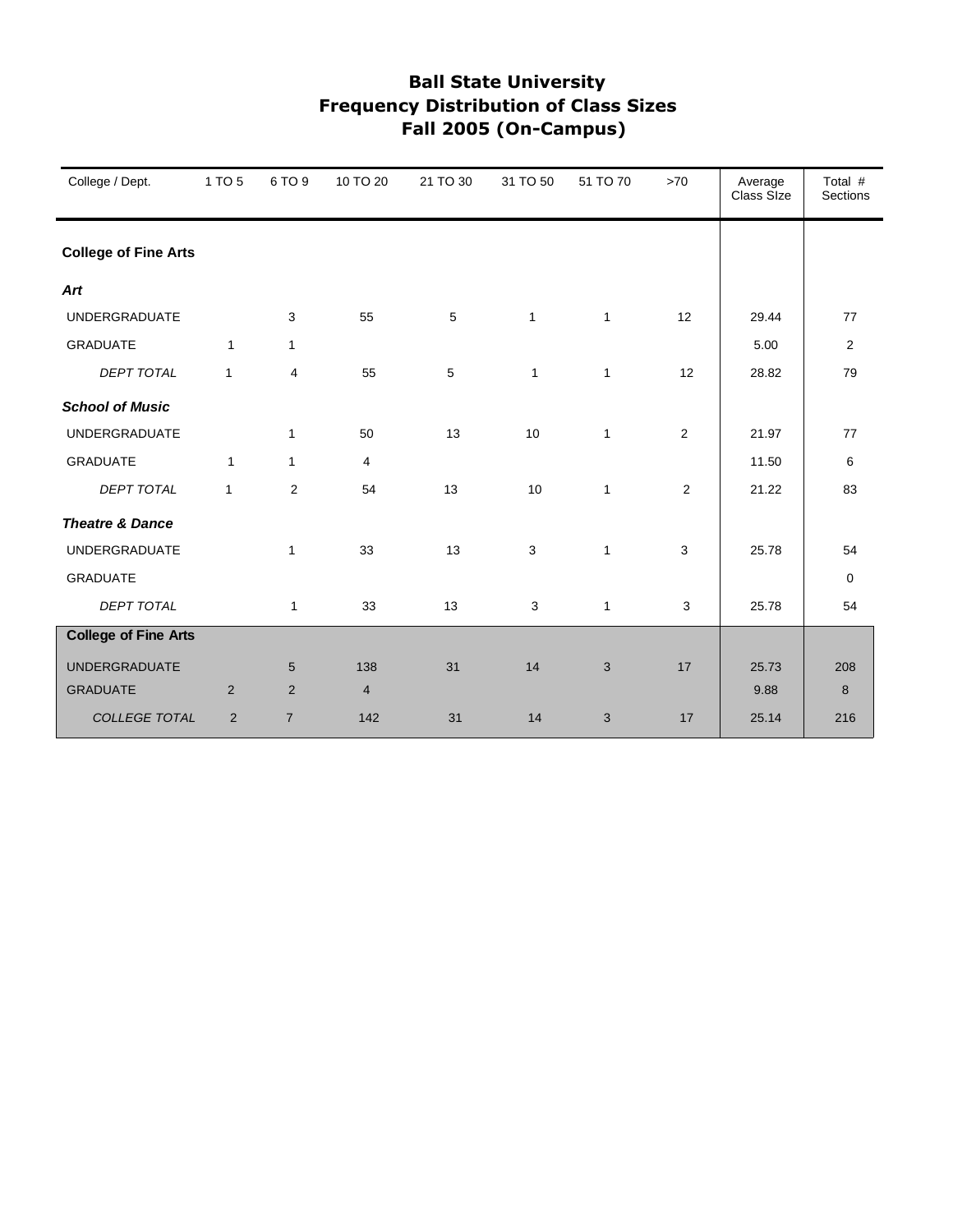| College / Dept.                           | 1 TO 5         | 6 TO 9                  | 10 TO 20     | 21 TO 30       | 31 TO 50   | 51 TO 70       | $>70$        | Average<br>Class Size | Total #<br>Sections |
|-------------------------------------------|----------------|-------------------------|--------------|----------------|------------|----------------|--------------|-----------------------|---------------------|
| <b>College of Sciences and Humanities</b> |                |                         |              |                |            |                |              |                       |                     |
| <b>Anthropology</b>                       |                |                         |              |                |            |                |              |                       |                     |
| UNDERGRADUATE                             |                |                         | 5            | 4              | 8          |                | 8            | 44.60                 | 25                  |
| <b>GRADUATE</b>                           | $\mathbf{1}$   |                         | 3            |                |            |                |              | 9.75                  | 4                   |
| DEPT TOTAL                                | $\mathbf{1}$   |                         | 8            | $\overline{4}$ | $\,8\,$    |                | 8            | 39.79                 | 29                  |
| <b>Biology</b>                            |                |                         |              |                |            |                |              |                       |                     |
| UNDERGRADUATE                             | $\mathbf{1}$   |                         | 15           | 13             | 3          | $\overline{2}$ | 9            | 41.26                 | 43                  |
| <b>GRADUATE</b>                           |                |                         | $\mathbf{1}$ |                |            |                |              | 15.00                 | 1                   |
| DEPT TOTAL                                | $\mathbf{1}$   |                         | 16           | 13             | $\sqrt{3}$ | $\sqrt{2}$     | 9            | 40.66                 | 44                  |
| <b>Chemistry</b>                          |                |                         |              |                |            |                |              |                       |                     |
| <b>UNDERGRADUATE</b>                      |                |                         | 3            | $\mathbf{1}$   | 6          | $\overline{2}$ | 9            | 76.05                 | 21                  |
| <b>GRADUATE</b>                           |                | $\overline{c}$          |              |                |            |                |              | 8.00                  | $\overline{2}$      |
| DEPT TOTAL                                |                | 2                       | 3            | $\mathbf{1}$   | 6          | $\sqrt{2}$     | 9            | 70.13                 | 23                  |
| <b>Computer Science</b>                   |                |                         |              |                |            |                |              |                       |                     |
| UNDERGRADUATE                             | $\mathbf{1}$   | $\sqrt{2}$              | 11           | 6              | 4          | $\mathbf{1}$   | $\mathsf 3$  | 28.93                 | 28                  |
| <b>GRADUATE</b>                           | $\mathbf{1}$   |                         | 3            |                |            |                |              | 13.00                 | 4                   |
| DEPT TOTAL                                | $\overline{c}$ | $\overline{\mathbf{c}}$ | 14           | 6              | 4          | $\mathbf{1}$   | 3            | 26.94                 | 32                  |
| <b>Criminal Justice &amp; Criminology</b> |                |                         |              |                |            |                |              |                       |                     |
| UNDERGRADUATE                             |                |                         |              | $\overline{7}$ | 15         |                | 5            | 47.30                 | 27                  |
| GRADUATE                                  |                | $\mathbf{1}$            |              |                |            |                |              | 8.00                  | $\mathbf{1}$        |
| DEPT TOTAL                                |                | 1                       |              | $\overline{7}$ | 15         |                | 5            | 45.89                 | 28                  |
| <b>English</b>                            |                |                         |              |                |            |                |              |                       |                     |
| UNDERGRADUATE                             |                | $\mathbf{1}$            | 64           | 173            |            |                |              | 22.24                 | 238                 |
| GRADUATE                                  |                | 11                      | 9            |                |            |                |              | 9.50                  | $20\,$              |
| DEPT TOTAL                                |                | 12                      | $73\,$       | 173            |            |                |              | 21.26                 | 258                 |
| Geography                                 |                |                         |              |                |            |                |              |                       |                     |
| UNDERGRADUATE                             |                | $\mathbf{1}$            | $10$         | $\overline{7}$ | 19         | $\mathbf{1}$   | $\mathbf{1}$ | 34.59                 | 39                  |
| GRADUATE                                  |                | $\sqrt{2}$              |              |                |            |                |              | 6.00                  | $\overline{2}$      |
| DEPT TOTAL                                |                | 3                       | $10\,$       | $\overline{7}$ | 19         | $\mathbf{1}$   | $\mathbf{1}$ | 33.20                 | 41                  |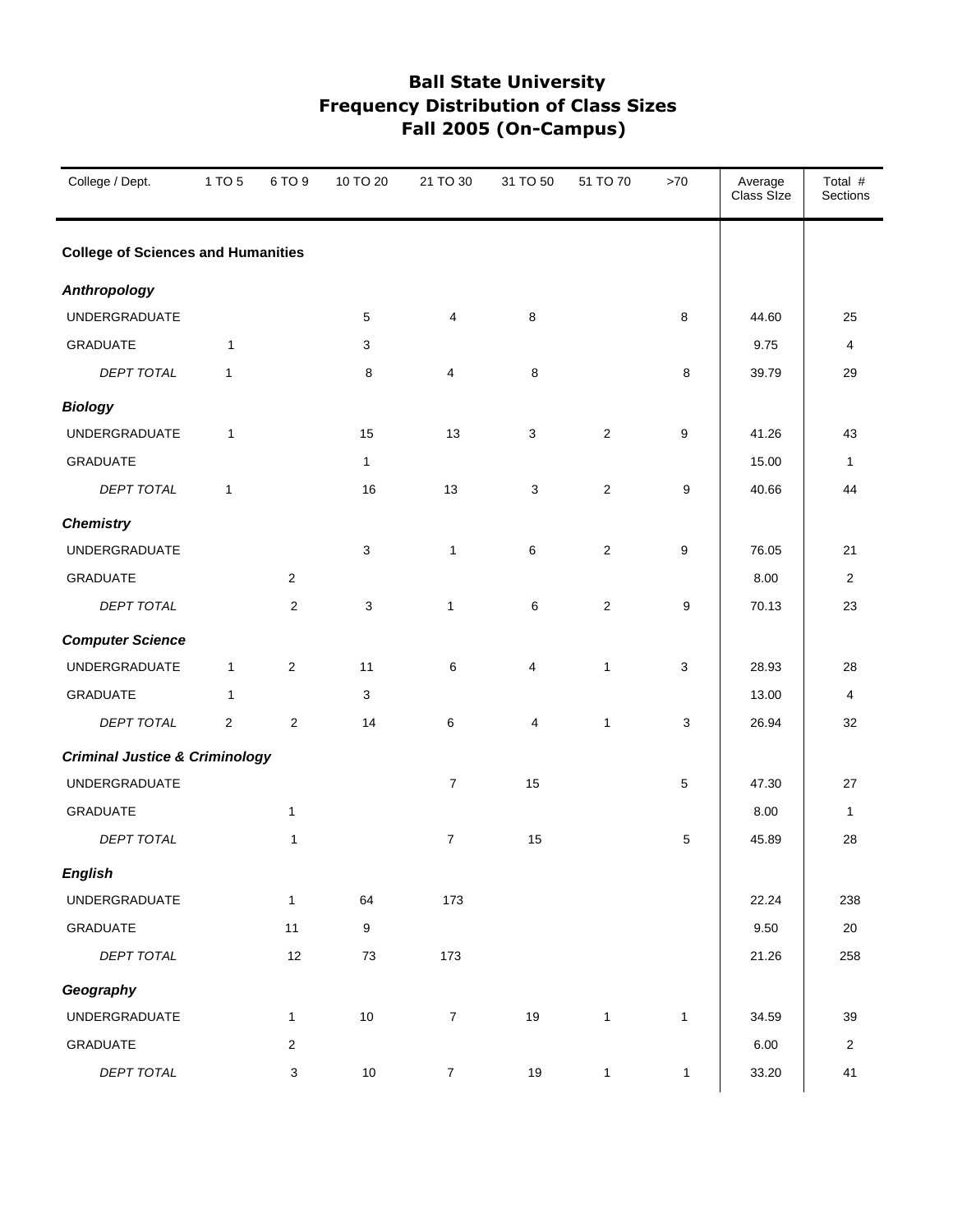| College / Dept.                        | 1 TO 5       | 6 TO 9         | 10 TO 20                | 21 TO 30                | 31 TO 50         | 51 TO 70     | $>70$ | Average<br>Class Size | Total #<br>Sections |
|----------------------------------------|--------------|----------------|-------------------------|-------------------------|------------------|--------------|-------|-----------------------|---------------------|
| Geology                                |              |                |                         |                         |                  |              |       |                       |                     |
| UNDERGRADUATE                          |              |                | 6                       | $\overline{\mathbf{c}}$ |                  |              | 4     | 48.08                 | 12                  |
| <b>GRADUATE</b>                        | $\mathbf{1}$ |                |                         |                         |                  |              |       | 5.00                  | $\mathbf{1}$        |
| DEPT TOTAL                             | 1            |                | 6                       | $\overline{2}$          |                  |              | 4     | 44.77                 | 13                  |
| <b>History</b>                         |              |                |                         |                         |                  |              |       |                       |                     |
| UNDERGRADUATE                          |              |                | 13                      | 23                      | $\boldsymbol{9}$ | $\mathbf{1}$ | 23    | 60.70                 | 69                  |
| <b>GRADUATE</b>                        |              | $\mathbf{1}$   | $\mathbf{1}$            |                         |                  |              |       | 11.00                 | $\overline{2}$      |
| DEPT TOTAL                             |              | 1              | 14                      | 23                      | 9                | $\mathbf{1}$ | 23    | 59.30                 | 71                  |
| <b>Mathematical Sciences</b>           |              |                |                         |                         |                  |              |       |                       |                     |
| UNDERGRADUATE                          | $\mathbf{1}$ | $\mathbf{1}$   | 15                      | 30                      | 54               |              | 10    | 36.95                 | 111                 |
| <b>GRADUATE</b>                        |              | 2              | $\overline{c}$          |                         |                  |              |       | 12.50                 | $\overline{4}$      |
| <b>DEPT TOTAL</b>                      | $\mathbf{1}$ | 3              | 17                      | 30                      | 54               |              | 10    | 36.10                 | 115                 |
| <b>Modern Languages &amp; Classics</b> |              |                |                         |                         |                  |              |       |                       |                     |
| UNDERGRADUATE                          |              | 3              | 40                      | 60                      | $\boldsymbol{7}$ |              | 6     | 25.74                 | 116                 |
| <b>GRADUATE</b>                        |              |                |                         |                         |                  |              |       |                       | 0                   |
| DEPT TOTAL                             |              | 3              | 40                      | 60                      | $\boldsymbol{7}$ |              | 6     | 25.74                 | 116                 |
| <b>Natural Resources</b>               |              |                |                         |                         |                  |              |       |                       |                     |
| UNDERGRADUATE                          |              |                | $\overline{\mathbf{c}}$ | 10                      | $\,6\,$          | $\mathsf 3$  |       | 32.81                 | 21                  |
| <b>GRADUATE</b>                        |              | $\mathbf{1}$   |                         |                         |                  |              |       | 8.00                  | $\mathbf{1}$        |
| <b>DEPT TOTAL</b>                      |              | $\mathbf{1}$   | 2                       | 10                      | 6                | 3            |       | 31.68                 | 22                  |
| Philosophy                             |              |                |                         |                         |                  |              |       |                       |                     |
| UNDERGRADUATE                          |              |                | $\overline{4}$          | 9                       | 28               |              |       | 33.76                 | 41                  |
| <b>GRADUATE</b>                        |              |                |                         |                         |                  |              |       |                       | 0                   |
| DEPT TOTAL                             |              |                | 4                       | $\boldsymbol{9}$        | 28               |              |       | 33.76                 | 41                  |
| <b>Physics &amp; Astronomy</b>         |              |                |                         |                         |                  |              |       |                       |                     |
| UNDERGRADUATE                          |              | $\overline{2}$ | 8                       | $\overline{c}$          | $\,6\,$          |              | 11    | 51.38                 | 29                  |
| GRADUATE                               |              |                |                         |                         |                  |              |       |                       | $\mathbf 0$         |
| DEPT TOTAL                             |              | $\overline{2}$ | 8                       | $\overline{2}$          | 6                |              | 11    | 51.38                 | 29                  |
| <b>Physiology &amp; Health Science</b> |              |                |                         |                         |                  |              |       |                       |                     |
| UNDERGRADUATE                          | $\mathbf{1}$ |                | 6                       | 12                      | 13               | $\mathbf{1}$ | 12    | 58.16                 | 45                  |
| GRADUATE                               | $\mathbf{1}$ |                | 1                       |                         |                  |              |       | 8.00                  | $\overline{2}$      |
| DEPT TOTAL                             | 2            |                | $\boldsymbol{7}$        | 12                      | $13$             | $\mathbf{1}$ | 12    | 56.02                 | 47                  |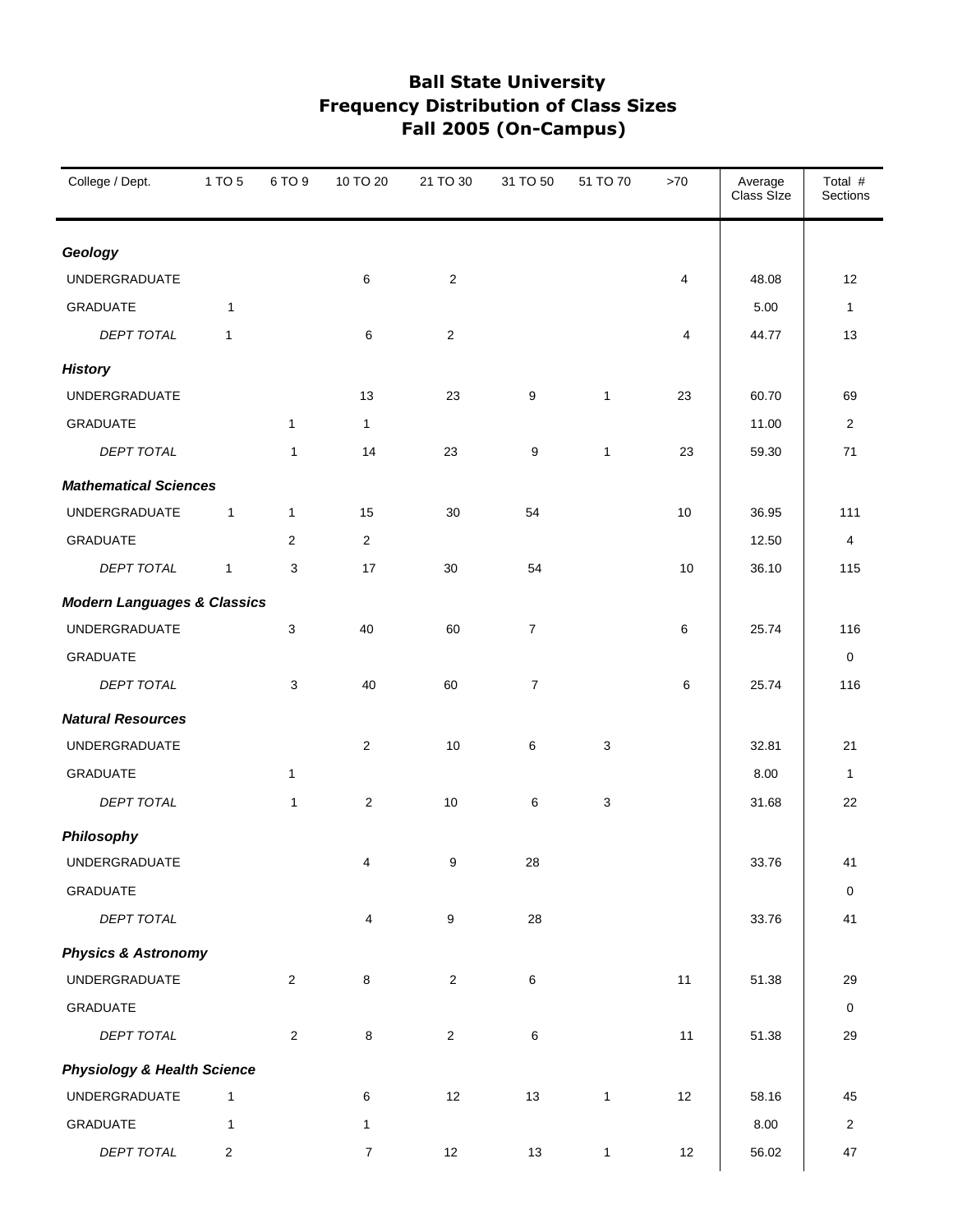| College / Dept.                           | 1 TO 5       | 6 TO 9         | 10 TO 20                | 21 TO 30       | 31 TO 50         | 51 TO 70       | $>70$          | Average<br>Class Size | Total #<br><b>Sections</b> |
|-------------------------------------------|--------------|----------------|-------------------------|----------------|------------------|----------------|----------------|-----------------------|----------------------------|
| <b>Political Science</b>                  |              |                |                         |                |                  |                |                |                       |                            |
| UNDERGRADUATE                             | $\mathbf{1}$ | $\mathbf{1}$   | 8                       | 8              | 8                | $\overline{2}$ | 6              | 39.68                 | 34                         |
| <b>GRADUATE</b>                           | $\mathbf{1}$ |                | $\overline{\mathbf{4}}$ | $\mathbf{1}$   |                  |                |                | 12.67                 | 6                          |
| <b>DEPT TOTAL</b>                         | 2            | $\mathbf{1}$   | 12                      | 9              | 8                | 2              | 6              | 35.63                 | 40                         |
| <b>Psychological Science</b>              |              |                |                         |                |                  |                |                |                       |                            |
| UNDERGRADUATE                             |              |                | 1                       | 5              | 35               |                | 9              | 67.70                 | 50                         |
| <b>GRADUATE</b>                           |              | $\mathbf{1}$   | 5                       | $\overline{2}$ |                  |                |                | 15.25                 | 8                          |
| <b>DEPT TOTAL</b>                         |              | $\mathbf{1}$   | 6                       | $\overline{7}$ | 35               |                | 9              | 60.47                 | 58                         |
| <b>Social Work</b>                        |              |                |                         |                |                  |                |                |                       |                            |
| UNDERGRADUATE                             |              |                | $\overline{\mathbf{4}}$ | 13             | $\mathbf{1}$     |                |                | 23.67                 | 18                         |
| <b>GRADUATE</b>                           |              |                |                         |                |                  |                |                |                       | $\mathbf 0$                |
| DEPT TOTAL                                |              |                | $\overline{\mathbf{4}}$ | 13             | $\mathbf{1}$     |                |                | 23.67                 | 18                         |
| Sociology                                 |              |                |                         |                |                  |                |                |                       |                            |
| <b>UNDERGRADUATE</b>                      |              |                | 2                       | 5              | $\overline{7}$   |                | $\overline{7}$ | 71.29                 | 21                         |
| <b>GRADUATE</b>                           | $\mathbf{1}$ | 3              |                         |                |                  |                |                | 6.50                  | $\overline{4}$             |
| DEPT TOTAL                                | $\mathbf{1}$ | 3              | $\overline{2}$          | $5\,$          | $\boldsymbol{7}$ |                | $\overline{7}$ | 60.92                 | 25                         |
| <b>Speech Pathology &amp; Audiology</b>   |              |                |                         |                |                  |                |                |                       |                            |
| UNDERGRADUATE                             |              |                | $\overline{2}$          | $\overline{2}$ | 5                | 3              |                | 37.17                 | 12                         |
| <b>GRADUATE</b>                           | 3            | $\overline{2}$ |                         | $\overline{2}$ | 5                |                |                | 20.83                 | 12                         |
| <b>DEPT TOTAL</b>                         | 3            | $\overline{2}$ | $\overline{2}$          | 4              | 10               | 3              |                | 29.00                 | 24                         |
| <b>College of Sciences and Humanities</b> |              |                |                         |                |                  |                |                |                       |                            |
| <b>UNDERGRADUATE</b>                      | 5            | 11             | 219                     | 392            | 234              | 16             | 123            | 38.35                 | 1000                       |
| <b>GRADUATE</b>                           | 9            | 26             | 29                      | 5              | 5                |                |                | 12.26                 | 74                         |
| COLLEGE TOTAL                             | 14           | 37             | 248                     | 397            | 239              | 16             | 123            | 36.55                 | 1074                       |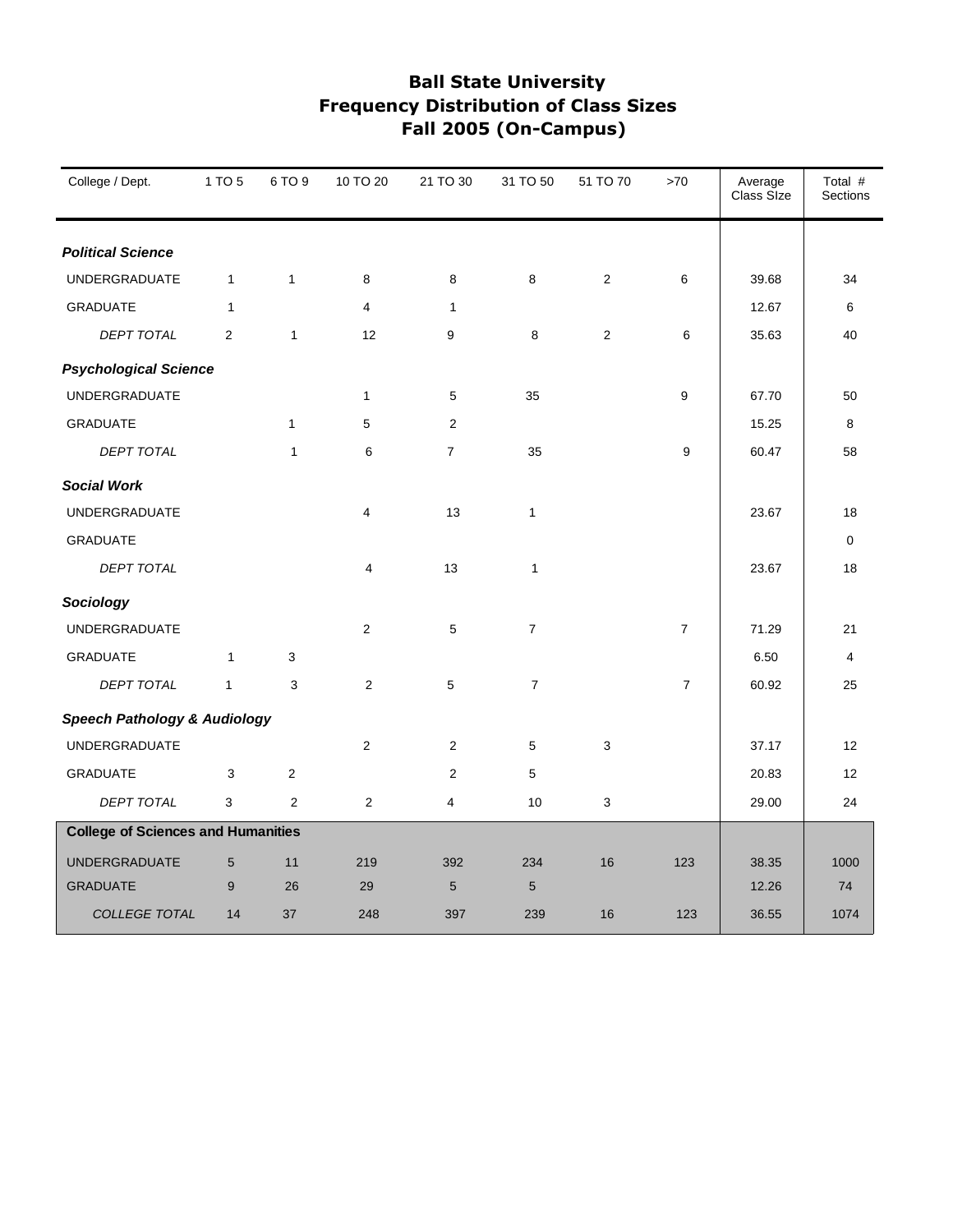| College / Dept.                   | 1 TO 5         | 6 TO 9         | 10 TO 20                | 21 TO 30       | 31 TO 50       | 51 TO 70       | >70          | Average<br>Class Size | Total #<br>Sections |
|-----------------------------------|----------------|----------------|-------------------------|----------------|----------------|----------------|--------------|-----------------------|---------------------|
| <b>Miller College of Business</b> |                |                |                         |                |                |                |              |                       |                     |
| <b>Accounting</b>                 |                |                |                         |                |                |                |              |                       |                     |
| <b>UNDERGRADUATE</b>              |                |                | $\mathbf{1}$            | 15             | 22             |                |              | 30.82                 | 38                  |
| <b>GRADUATE</b>                   |                |                | $\overline{2}$          | $\mathbf{1}$   |                | $\mathbf{1}$   |              | 31.25                 | 4                   |
| DEPT TOTAL                        |                |                | 3                       | 16             | 22             | $\mathbf{1}$   |              | 30.86                 | 42                  |
| <b>Economics</b>                  |                |                |                         |                |                |                |              |                       |                     |
| <b>UNDERGRADUATE</b>              |                |                | $\overline{\mathbf{4}}$ | 3              | 35             | 5              | $\mathbf{1}$ | 39.83                 | 48                  |
| <b>GRADUATE</b>                   |                |                |                         |                | $\mathbf{1}$   | $\mathbf{2}$   |              | 50.00                 | 3                   |
| <b>DEPT TOTAL</b>                 |                |                | 4                       | 3              | 36             | $\overline{7}$ | $\mathbf{1}$ | 40.43                 | 51                  |
| <b>Finance</b>                    |                |                |                         |                |                |                |              |                       |                     |
| <b>UNDERGRADUATE</b>              |                |                | 5                       | 3              | 14             | 10             | 1            | 43.94                 | 33                  |
| <b>GRADUATE</b>                   |                |                |                         | $\mathbf{1}$   |                |                |              | 28.00                 | $\mathbf{1}$        |
| <b>DEPT TOTAL</b>                 |                |                | $\mathbf 5$             | 4              | 14             | 10             | 1            | 43.47                 | 34                  |
| Info Systems & Oper Mgmt          |                |                |                         |                |                |                |              |                       |                     |
| <b>UNDERGRADUATE</b>              | $\mathbf{2}$   | 2              | 10                      | 15             | 20             |                | 3            | 32.83                 | 52                  |
| <b>GRADUATE</b>                   | $\mathbf{1}$   |                |                         |                | $\mathbf{1}$   | $\mathbf{1}$   |              | 31.00                 | 3                   |
| <b>DEPT TOTAL</b>                 | 3              | $\overline{2}$ | 10                      | 15             | 21             | $\mathbf{1}$   | 3            | 32.73                 | 55                  |
| <b>Marketing &amp; Management</b> |                |                |                         |                |                |                |              |                       |                     |
| <b>UNDERGRADUATE</b>              |                |                | 5                       | 16             | 30             | $\overline{7}$ | 3            | 40.05                 | 61                  |
| <b>GRADUATE</b>                   |                |                | 3                       |                | $\overline{2}$ |                |              | 24.40                 | 5                   |
| DEPT TOTAL                        |                |                | 8                       | 16             | 32             | $\overline{7}$ | 3            | 38.86                 | 66                  |
| <b>Miller College of Business</b> |                |                |                         |                |                |                |              |                       |                     |
| <b>UNDERGRADUATE</b>              | $\overline{2}$ | $\overline{2}$ | 25                      | 52             | 121            | 22             | 8            | 37.43                 | 232                 |
| <b>GRADUATE</b>                   | $\mathbf{1}$   |                | 5                       | $\overline{2}$ | $\overline{4}$ | $\overline{4}$ |              | 32.38                 | 16                  |
| <b>COLLEGE TOTAL</b>              | 3              | 2              | 30                      | 54             | 125            | 26             | 8            | 37.10                 | 248                 |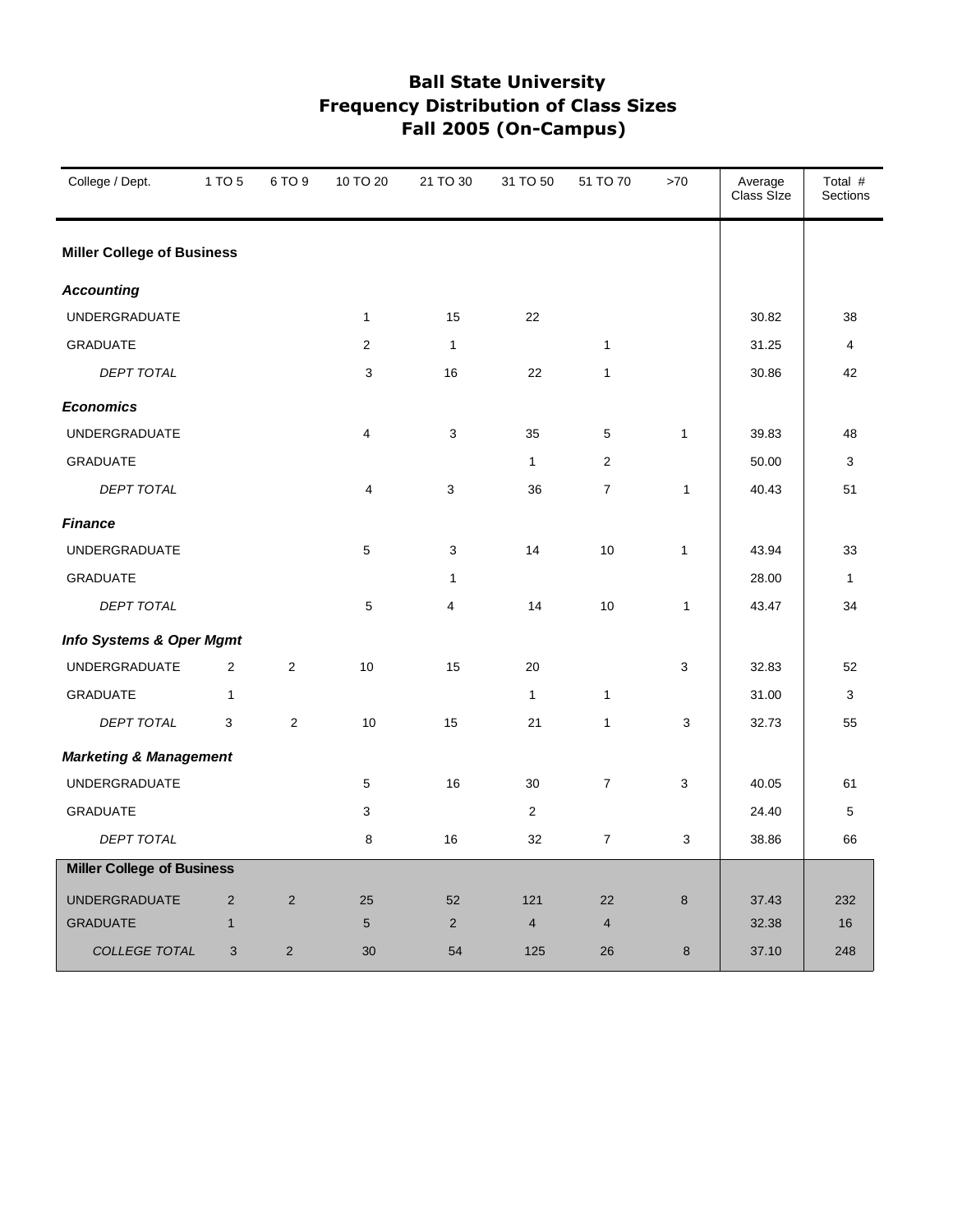| College / Dept.               | 1 TO 5       | 6 TO 9         | 10 TO 20                  | 21 TO 30 | 31 TO 50       | 51 TO 70     | >70 | Average<br>Class Size | Total #<br>Sections |
|-------------------------------|--------------|----------------|---------------------------|----------|----------------|--------------|-----|-----------------------|---------------------|
| <b>Teachers College</b>       |              |                |                           |          |                |              |     |                       |                     |
| <b>Counseling Psychology</b>  |              |                |                           |          |                |              |     |                       |                     |
| UNDERGRADUATE                 |              |                | 2                         | 12       | 2              |              |     | 26.38                 | 16                  |
| <b>GRADUATE</b>               |              | 3              | 8                         | 8        | $\mathbf{1}$   |              |     | 18.20                 | 20                  |
| <b>DEPT TOTAL</b>             |              | 3              | 10                        | 20       | 3              |              |     | 21.83                 | 36                  |
| <b>Educational Leadership</b> |              |                |                           |          |                |              |     |                       |                     |
| UNDERGRADUATE                 |              |                |                           |          |                |              |     |                       | 0                   |
| <b>GRADUATE</b>               |              | 1              | $\mathbf{1}$              |          | $\overline{c}$ | $\mathbf{1}$ |     | 34.20                 | 5                   |
| DEPT TOTAL                    |              | $\mathbf{1}$   | 1                         |          | $\overline{2}$ | $\mathbf{1}$ |     | 34.20                 | 5                   |
| <b>Educational Psychology</b> |              |                |                           |          |                |              |     |                       |                     |
| UNDERGRADUATE                 |              |                | 5                         | 10       | 22             |              |     | 29.27                 | 37                  |
| <b>GRADUATE</b>               |              | 3              | 10                        | 2        |                |              |     | 15.33                 | 15                  |
| <b>DEPT TOTAL</b>             |              | 3              | 15                        | 12       | 22             |              |     | 25.25                 | 52                  |
| <b>Educational Studies</b>    |              |                |                           |          |                |              |     |                       |                     |
| <b>UNDERGRADUATE</b>          |              | 6              | 22                        | 18       | $\overline{2}$ |              |     | 18.19                 | 48                  |
| <b>GRADUATE</b>               | 12           | 4              | 11                        | 3        | $\overline{c}$ |              |     | 10.69                 | 32                  |
| DEPT TOTAL                    | 12           | 10             | 33                        | 21       | 4              |              |     | 15.19                 | 80                  |
| <b>Elementary Education</b>   |              |                |                           |          |                |              |     |                       |                     |
| UNDERGRADUATE                 |              | 1              | 23                        | 28       | 4              |              |     | 21.98                 | 56                  |
| <b>GRADUATE</b>               | 1            |                |                           |          |                |              |     | 5.00                  | 1                   |
| DEPT TOTAL                    | $\mathbf{1}$ | $\mathbf{1}$   | 23                        | 28       | 4              |              |     | 21.68                 | 57                  |
| <b>Special Education</b>      |              |                |                           |          |                |              |     |                       |                     |
| UNDERGRADUATE                 |              | 5              | $10$                      | 11       | 4              |              |     | 20.33                 | 30                  |
| GRADUATE                      |              | $\overline{2}$ | $\ensuremath{\mathsf{3}}$ |          |                |              |     | 11.00                 | $\,$ 5 $\,$         |
| DEPT TOTAL                    |              | $\overline{7}$ | 13                        | 11       | 4              |              |     | 19.00                 | 35                  |
| <b>Teachers College</b>       |              |                |                           |          |                |              |     |                       |                     |
| <b>UNDERGRADUATE</b>          |              | 12             | 62                        | 79       | 34             |              |     | 22.56                 | 187                 |
| <b>GRADUATE</b>               | 13           | 13             | 33                        | 13       | 5              | $\mathbf{1}$ |     | 14.96                 | 78                  |
| COLLEGE TOTAL                 | 13           | 25             | 95                        | 92       | 39             | $\mathbf{1}$ |     | 20.32                 | 265                 |